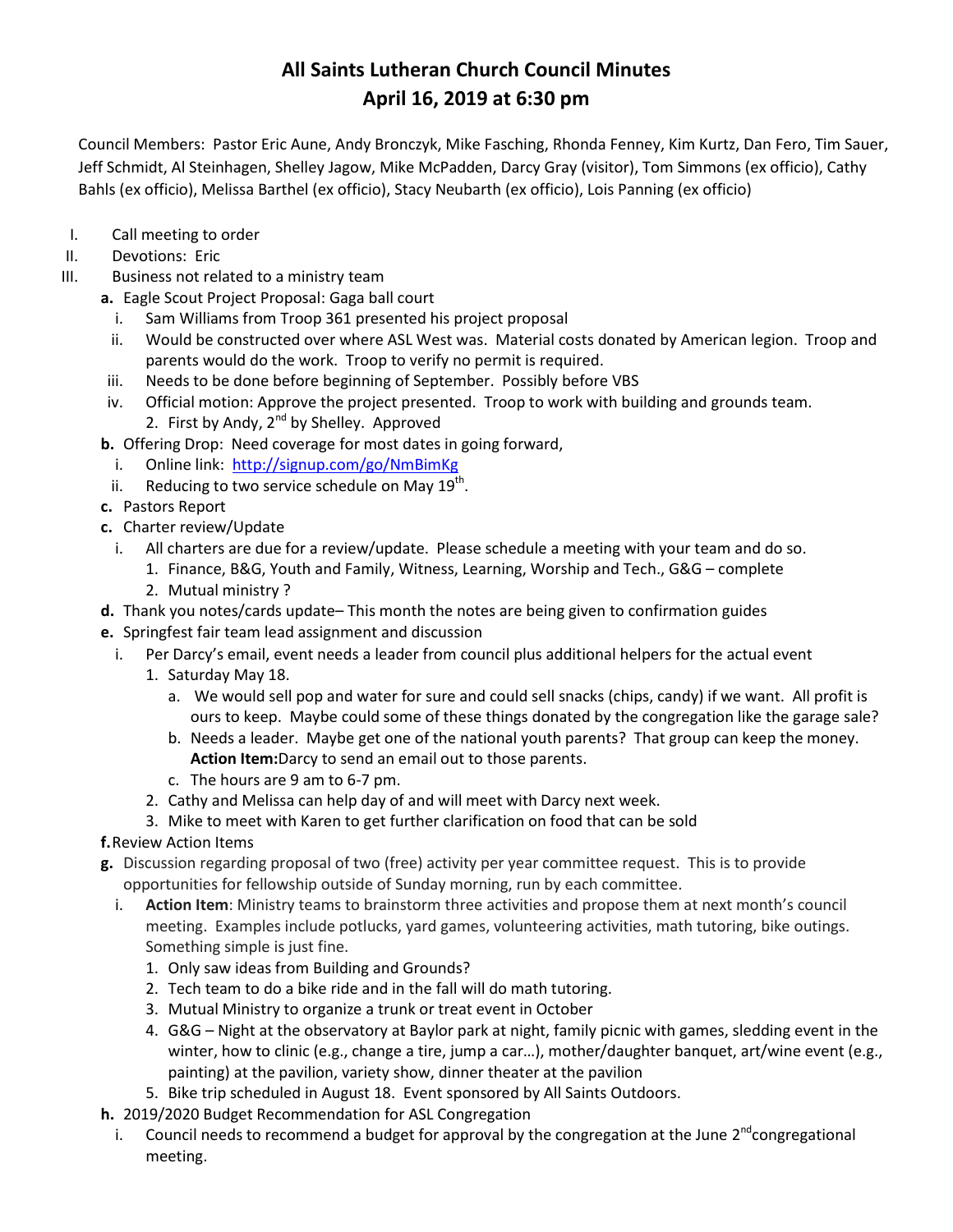# **All Saints Lutheran Church Council Minutes April 16, 2019 at 6:30 pm**

- ii. Meeting announcement and proposed budget to be mailed out to a subset of members without email. Rest of congregation to get email with attachments.
- iii. Given the two proposed budgets, we'll vote on them one at a time to ensure we have something to recommend to the congregation.
	- 1. Motion: to recommend for approval by congregation the 2019/2020 budget for ASL which does not include additional staff compensation.
		- a. First by Al,  $2^{nd}$  by Shelley. Discussed/reviewed by council. Ballots handed out and the motion passed unanimously.
	- 2. Motion: to recommend for approval by congregation the 2019/2020 budget for ASL which includes additional staff compensationand will supersede the base budget if approved.
		- a. First by Shelley,  $2^{nd}$  by Mike M. Discussed/reviewed by council. Ballots handed out and the motion passed.
- **i.**May council meeting will
	- 1. Fill-out ministry team rosters with new council members
	- 2. Elect new executive team
		- a. Andy working on description document for each role. Feel free to ask questions if you're interested
	- 3. Determine new council member term lengths
- IV. Motion/Discussion/Vote to approve minutes from last meeting: Completed electronically

## V. Treasurer's Report

- a. Review of graphic annual summary provided by Jeff and ASL Income Definitions.xls for the year
- b. Marchreports motion to approve by Dan, 2<sup>nd</sup> by Tim. Discussion. Voted and approved unanimously
- VI. Ministry Team Updates –

### **a. Youth and Family –**

- i. Sunday, April 28th, 1:30-3:30pm will be our ice skating event at Waconia Ice Arena. Cost is \$300 and this includes skates and skating walkers for those who may need assistance skating.
	- 1. Skating is April 28th from 1:30 3:30pm.
	- 2. Adults/kids can bring hockey sticks and pucks.

3. Will have only skating for roughly first 30-45min, then portable hockey goals will be on half of the rink for hockey play.

4. Payment. Darcy will get Rhonda a check.

#### b. **Learning Team** –

- i. How is SS going? Getting enough volunteers.
- ii. How did confirmation go? 32 kids this year.
	- 1. Went well. Two services received good feedback.
- iii. New youth position update
	- 1. Synod recommends considering a full-time spot or an associate pastor
		- a. Looked this week and still only one applicant
		- b. Pastor Eric plans to retire July 2021
			- i. Bishop will come out ~January 2021 to start the process
	- 2. Original team will regroup and possibly include a few senior high parents. This could be our call committee. If we start this process now, application takes some time and we could be done late summer.
		- i. Pivoting to hire an associate pastor. Met with the Bishop and talked about the process
			- 1. New Pastor could stay if they are voted at a congregational meeting prior to the search process
			- 2. If they do not get voted in, then a search would start and the associate is not eligible.

#### **c. Building and Grounds**

- i. Creating an annual checklist of mandatory maintenance no update
- ii. List of key holds, building access and expected building security discussion